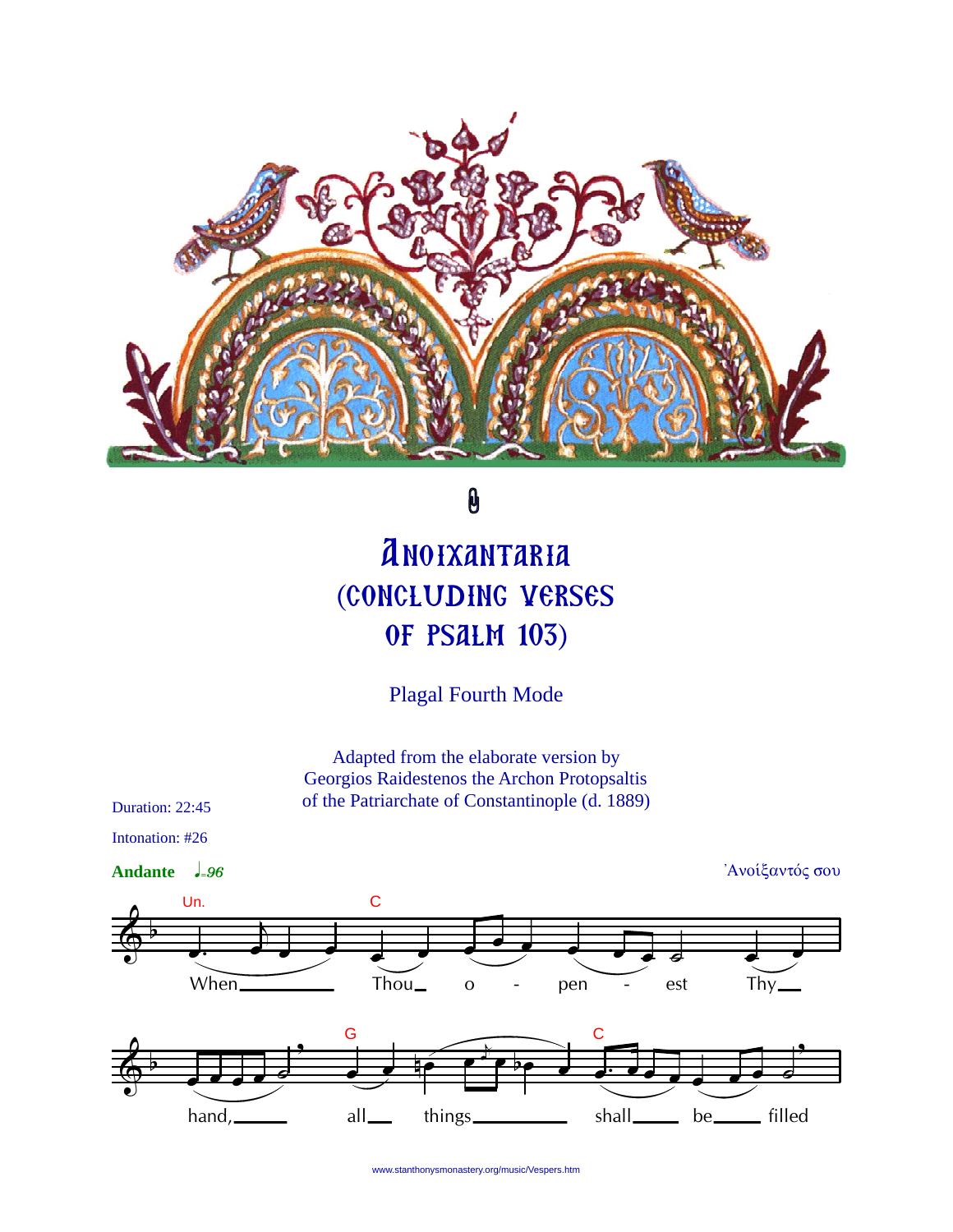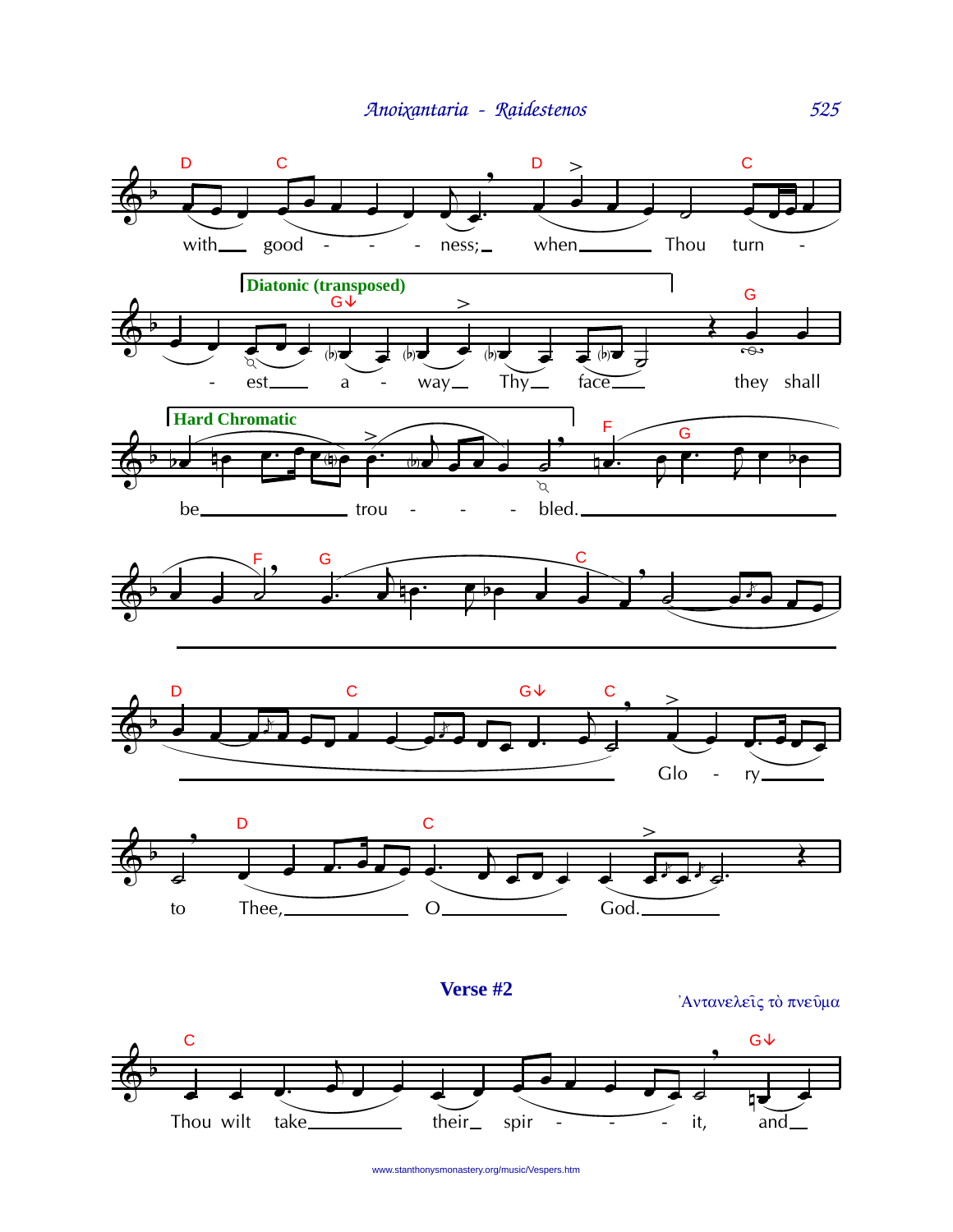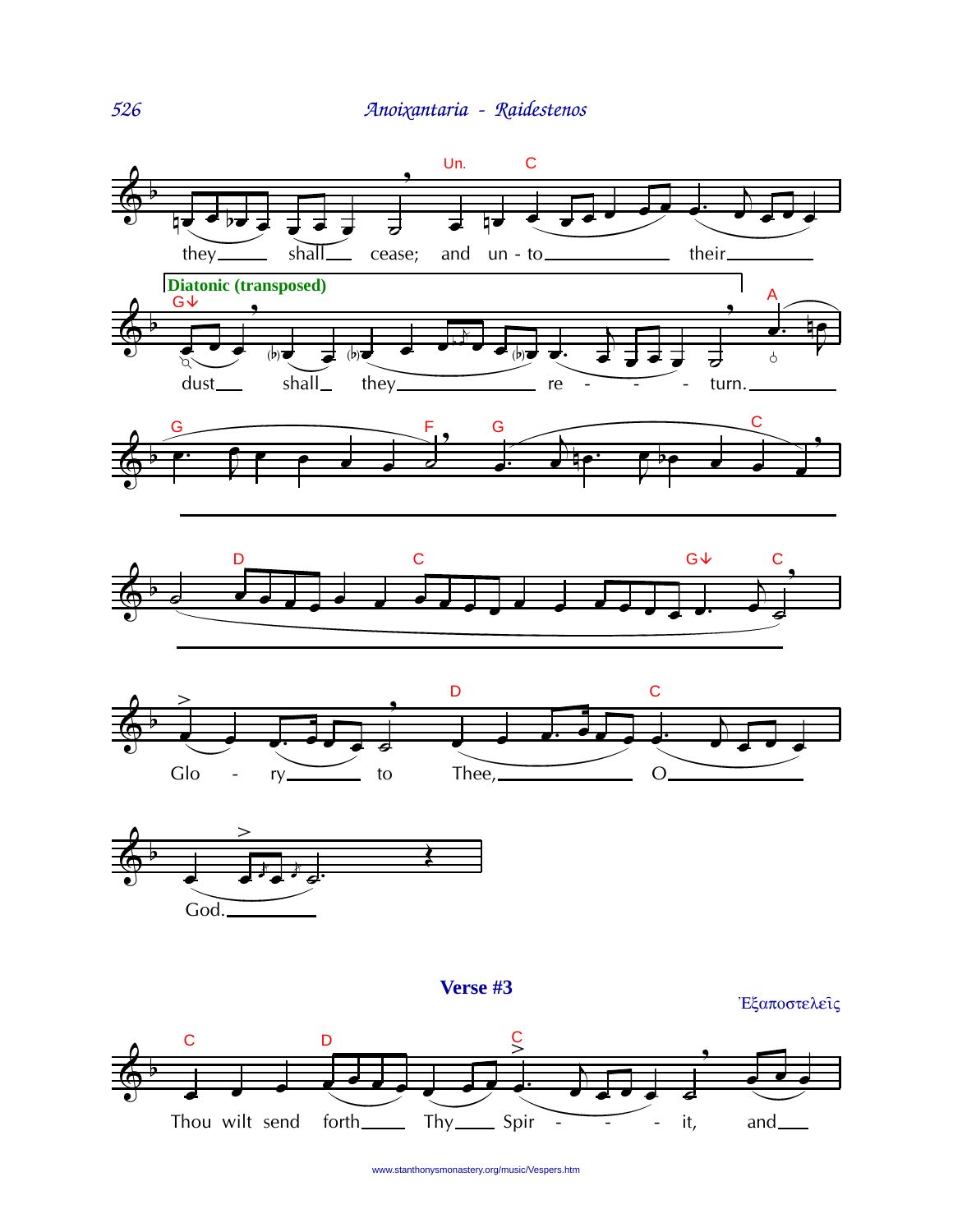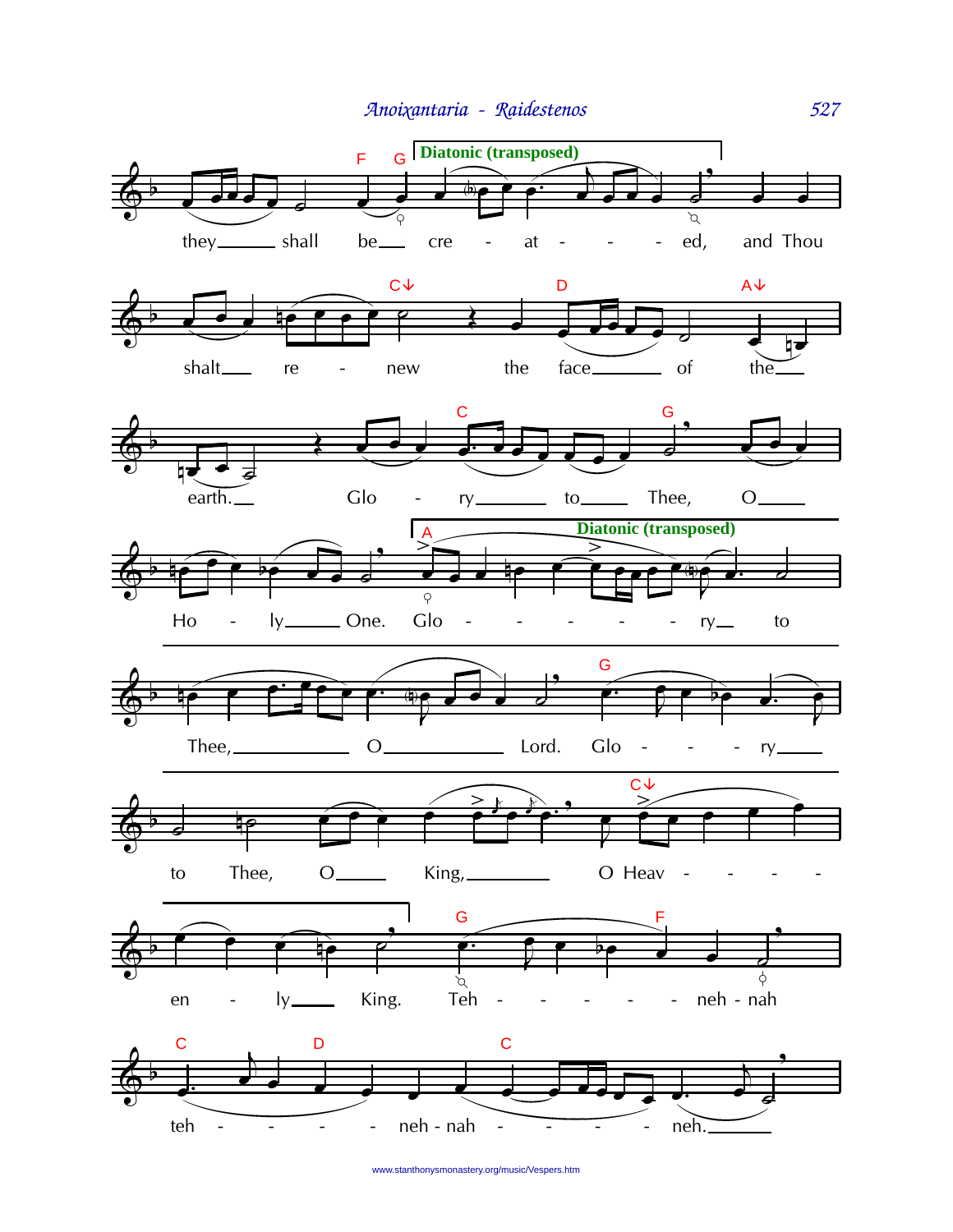





"Ητω ή δόξα









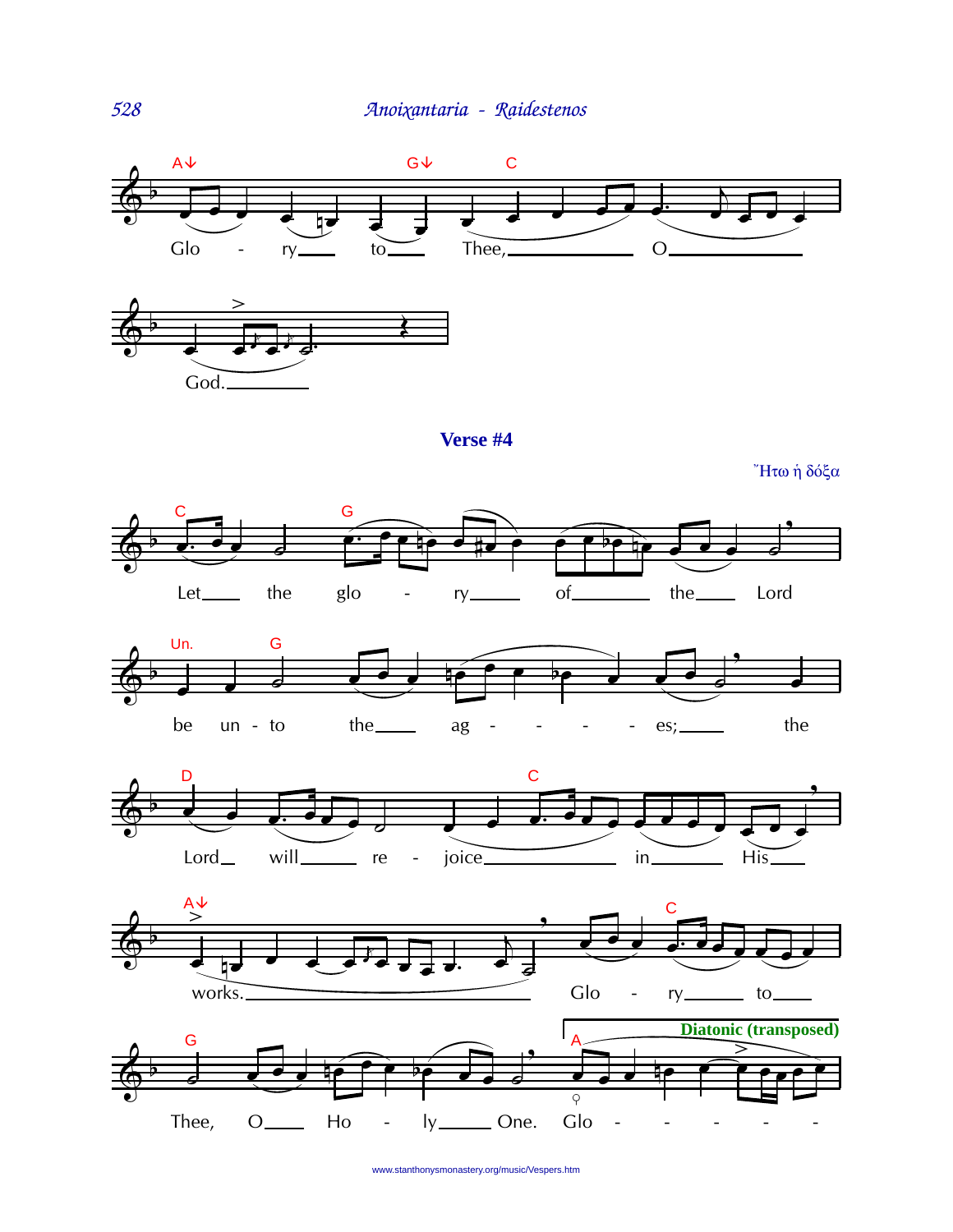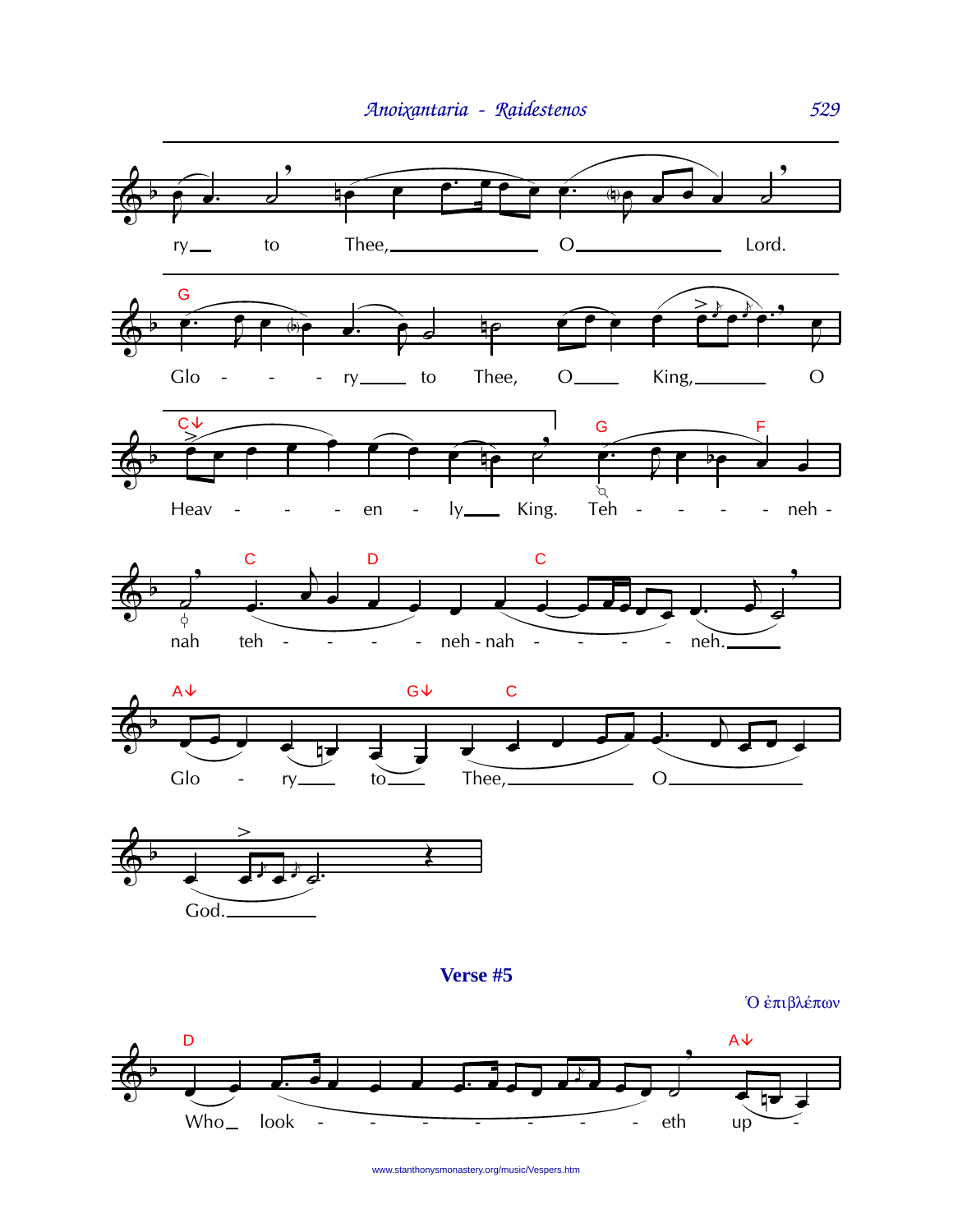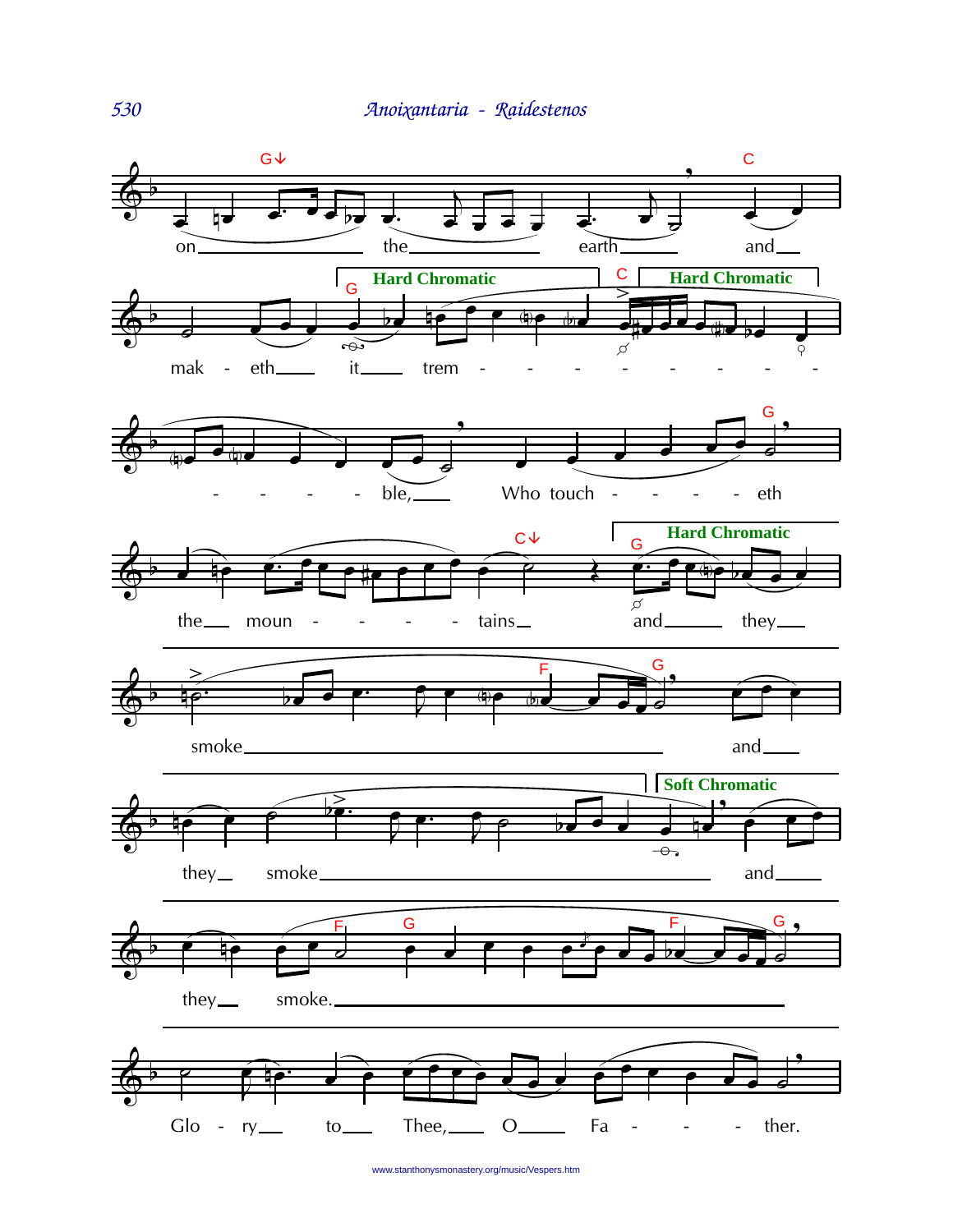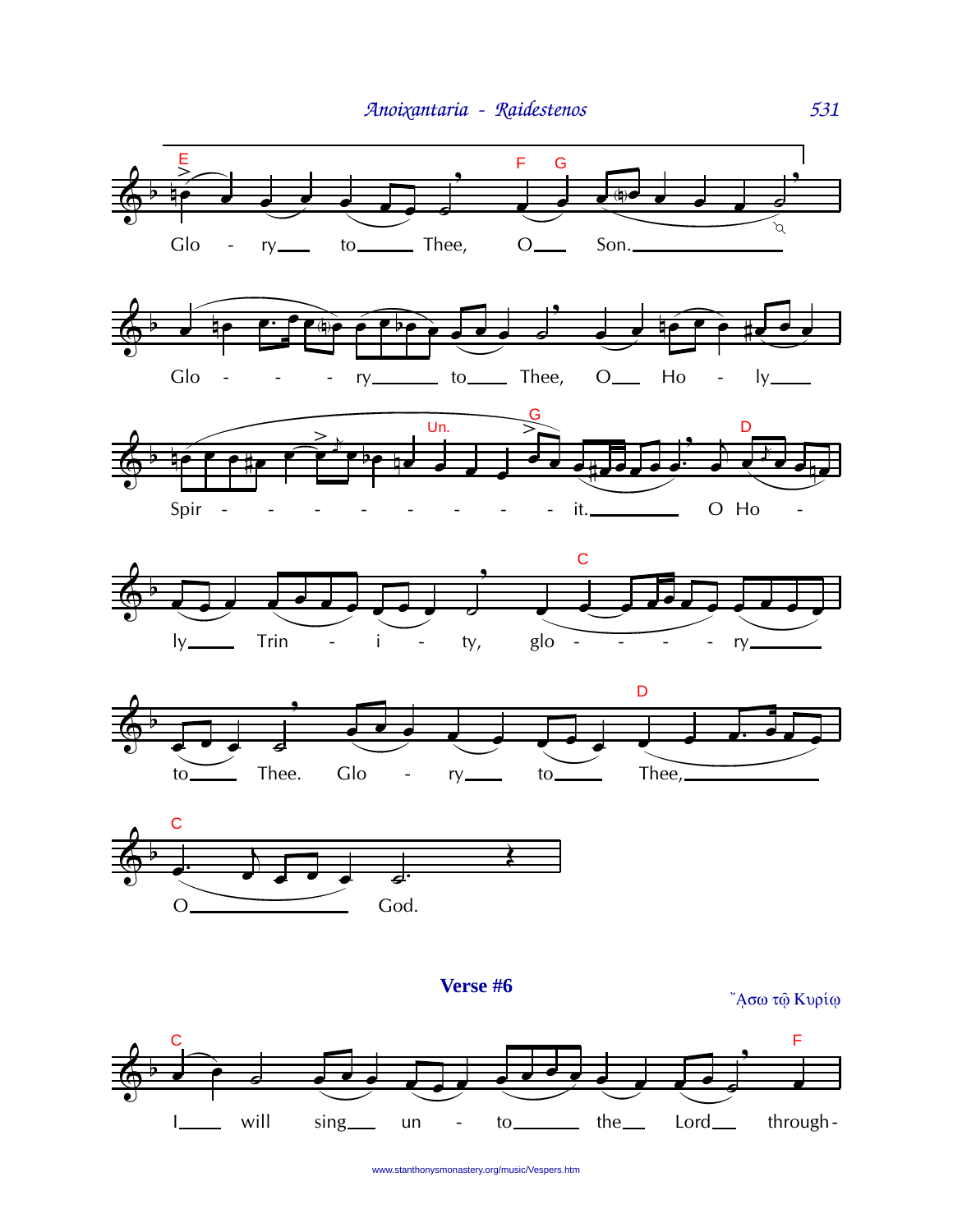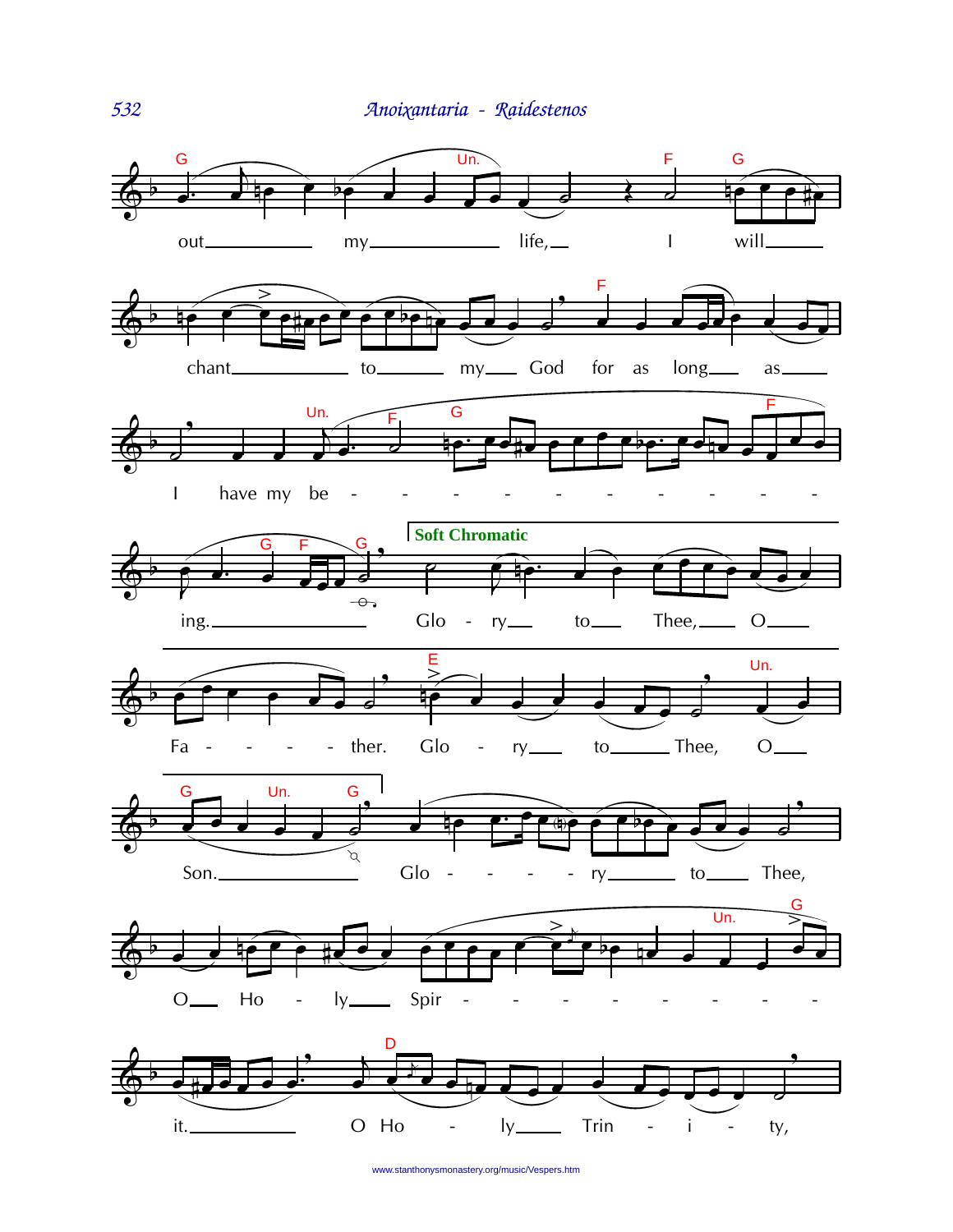



Verse #7

Ήδυνθείη αύτώ











www.stanthonysmonastery.org/music/Vespers.htm

533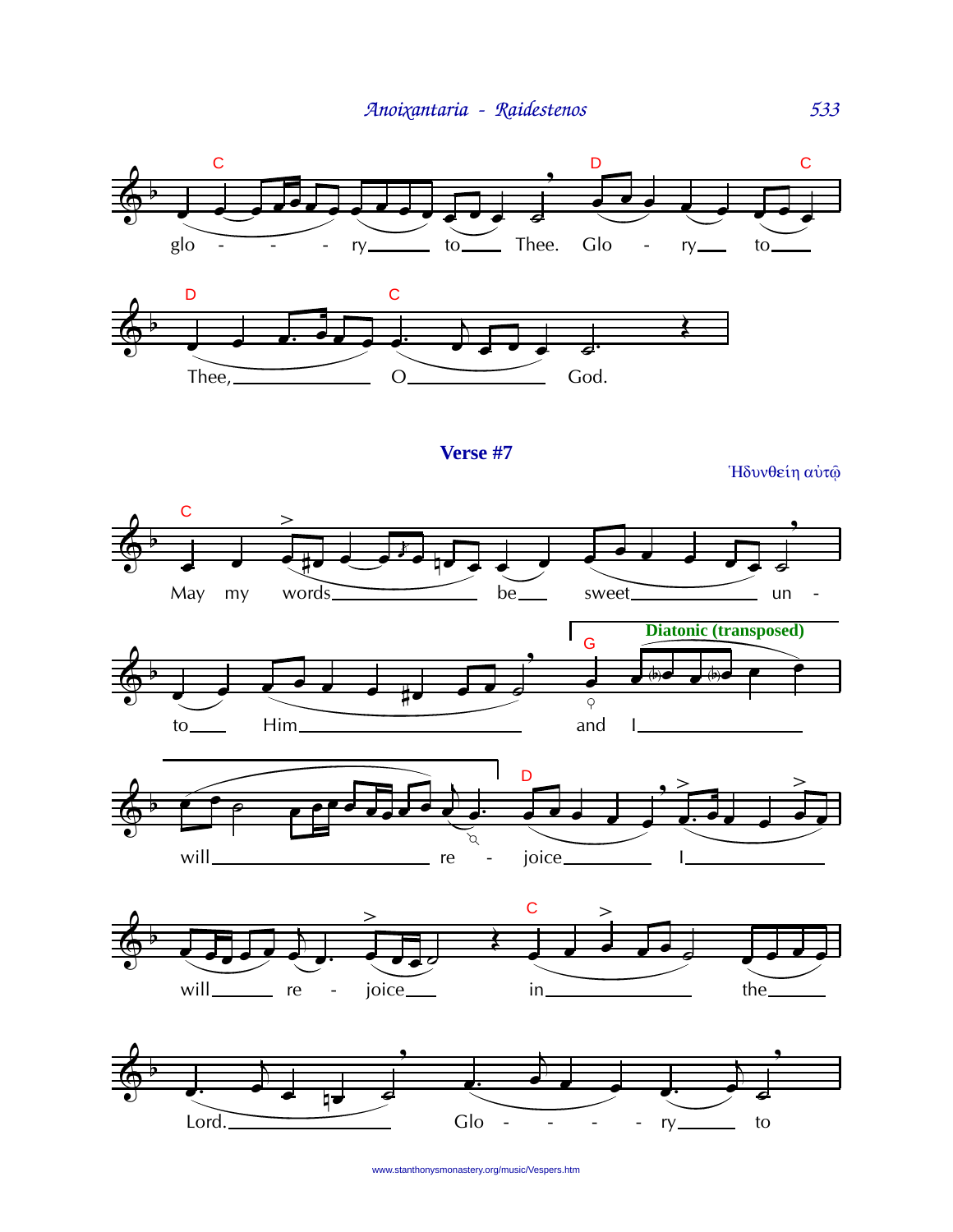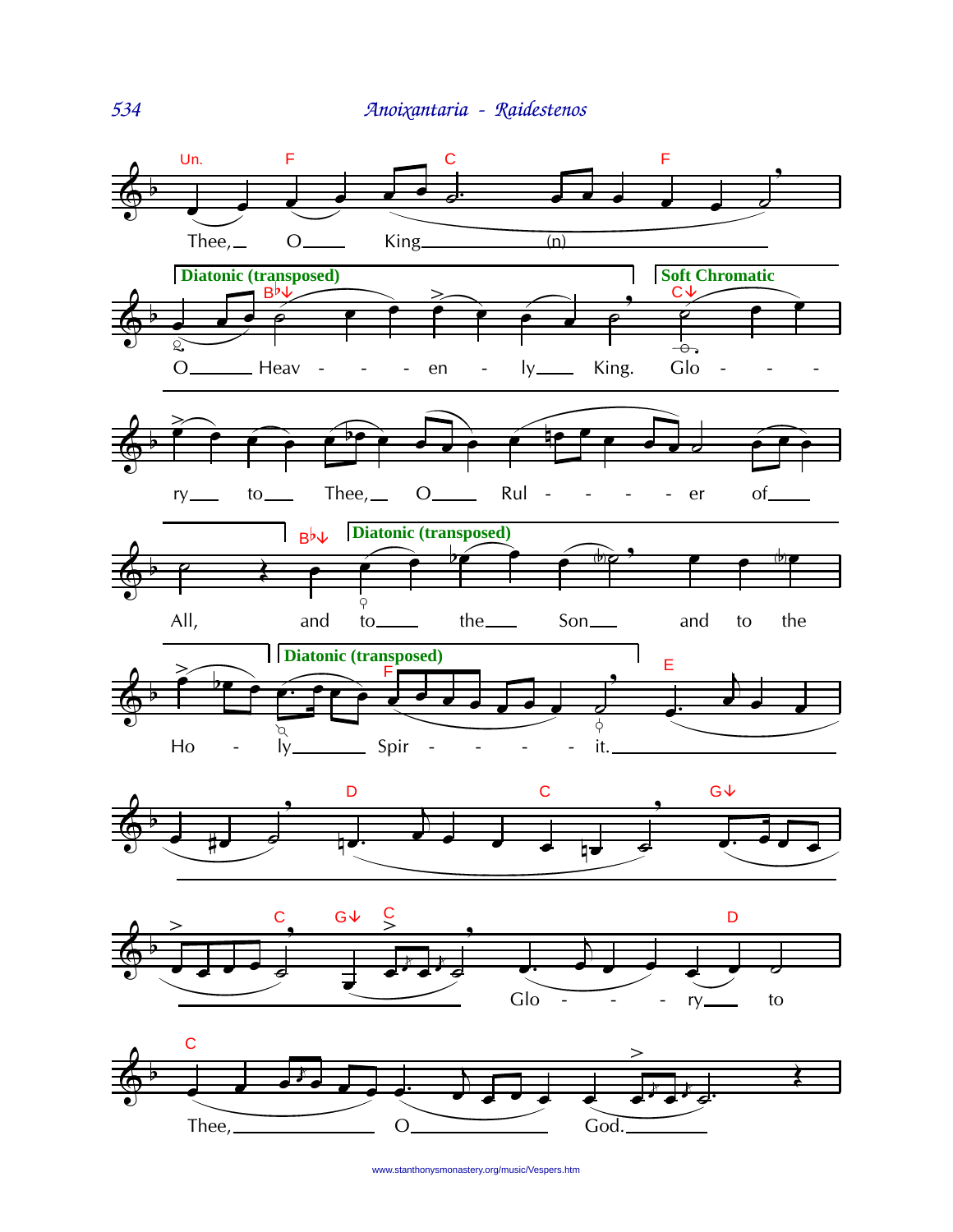

Εκλείποιεν άμαρτωλοί

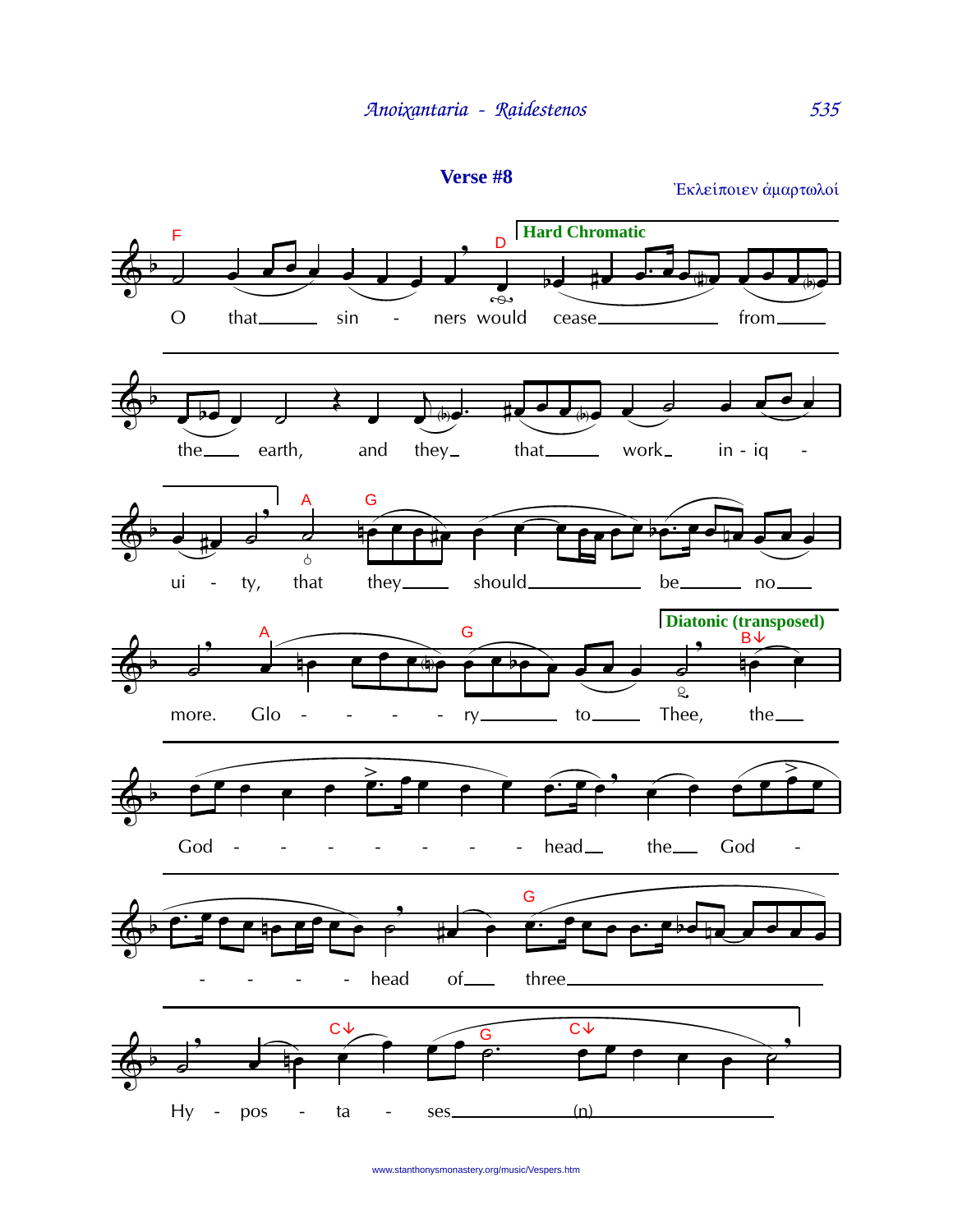







Verse #9

Εύλόγει ή ψυχή μου





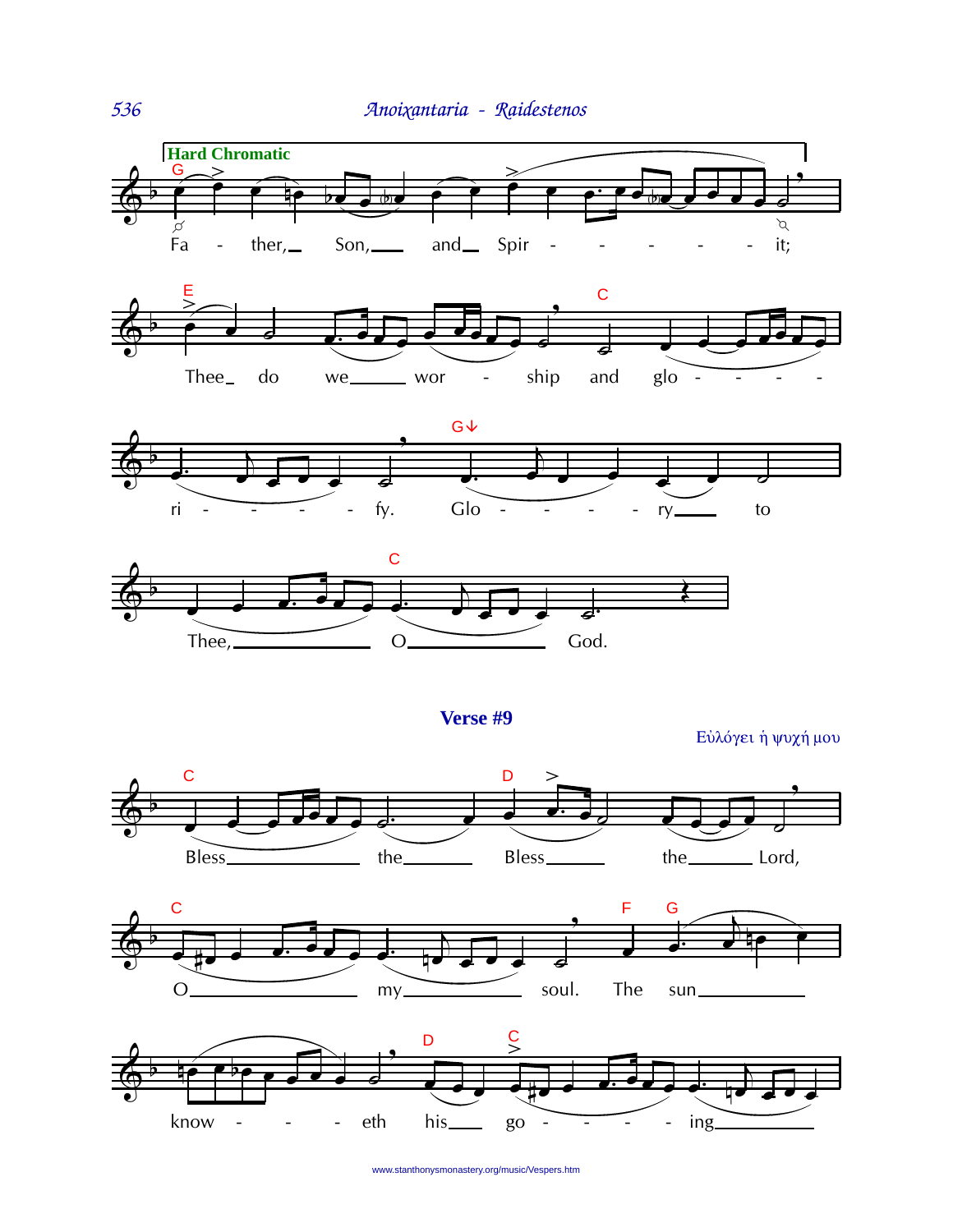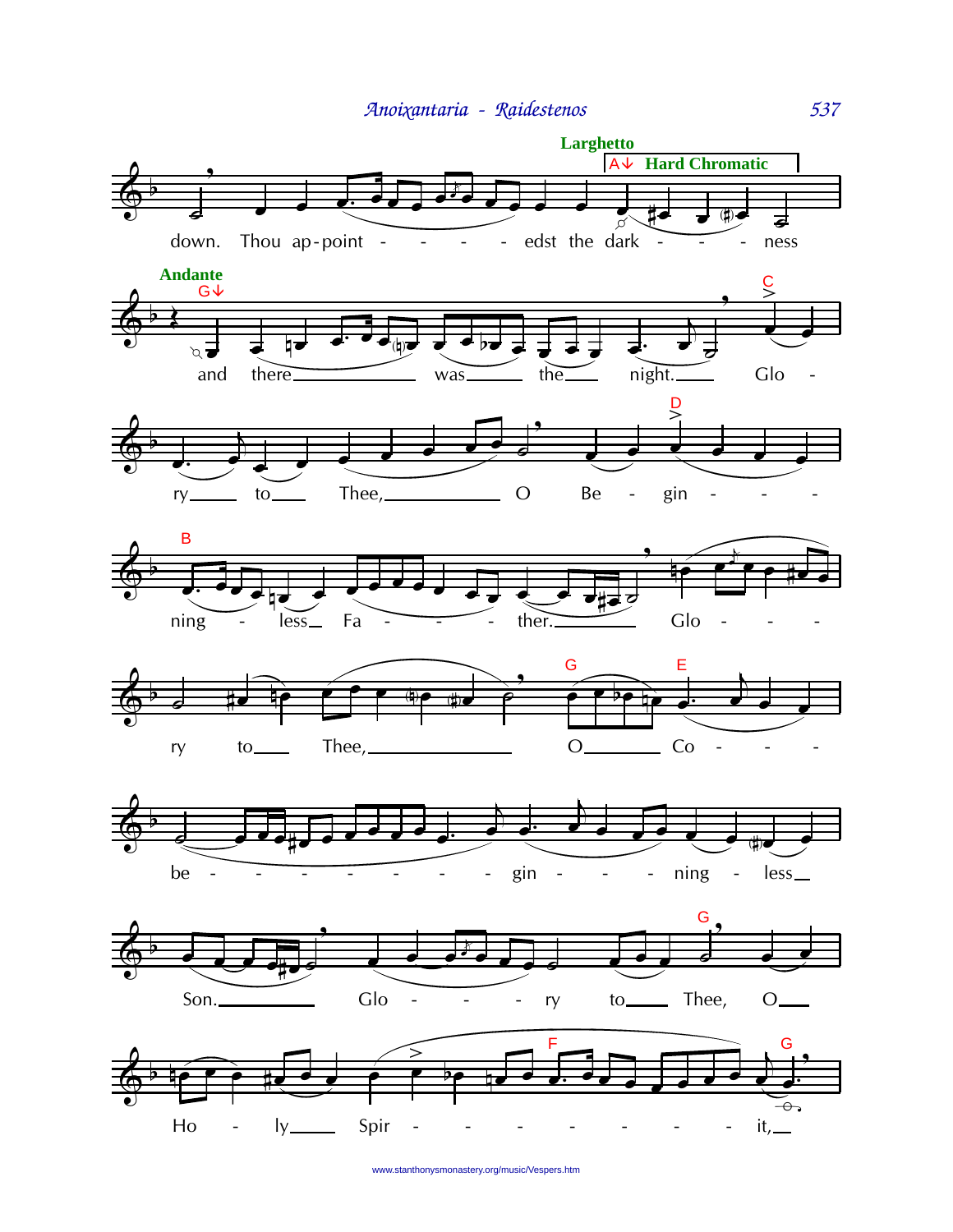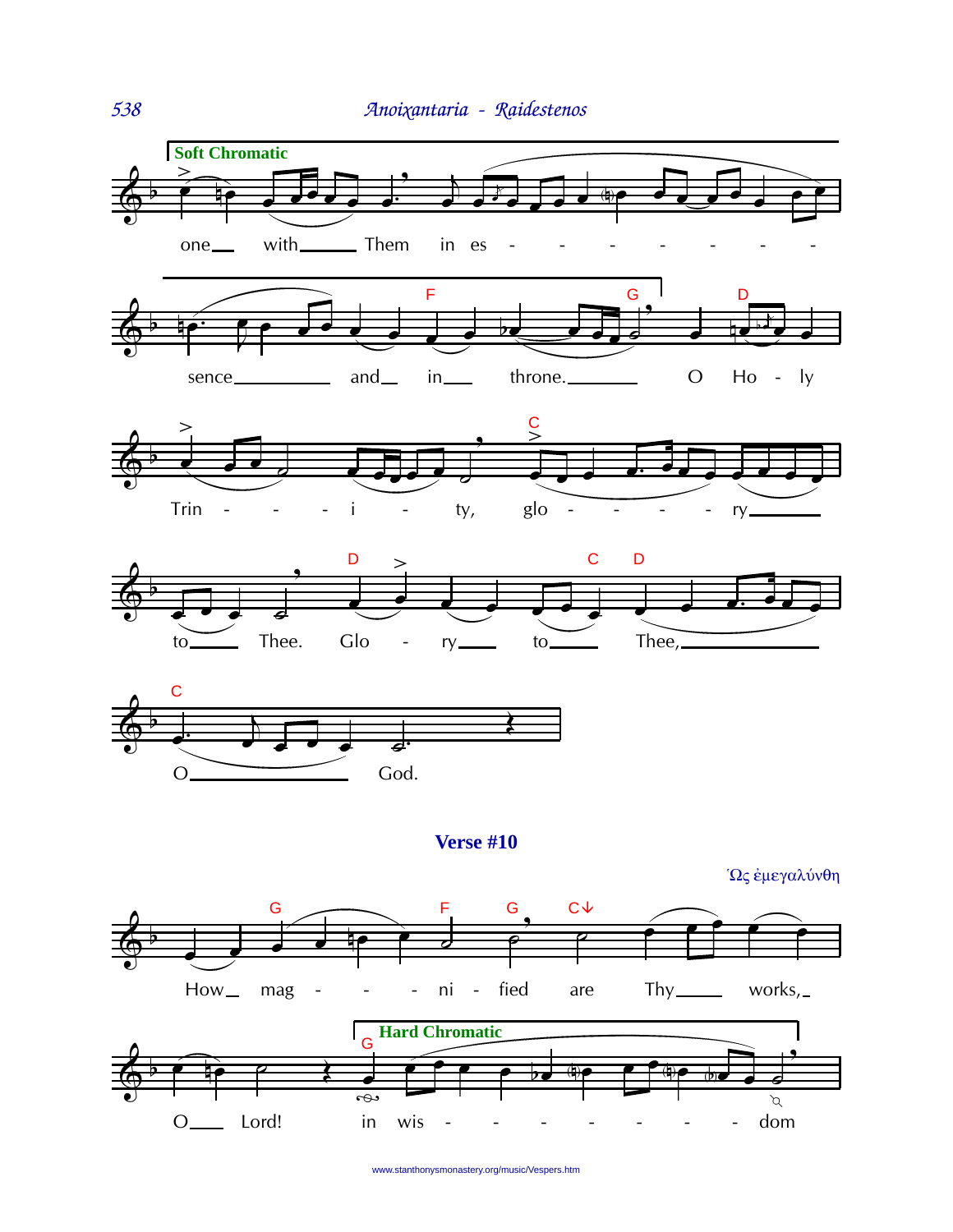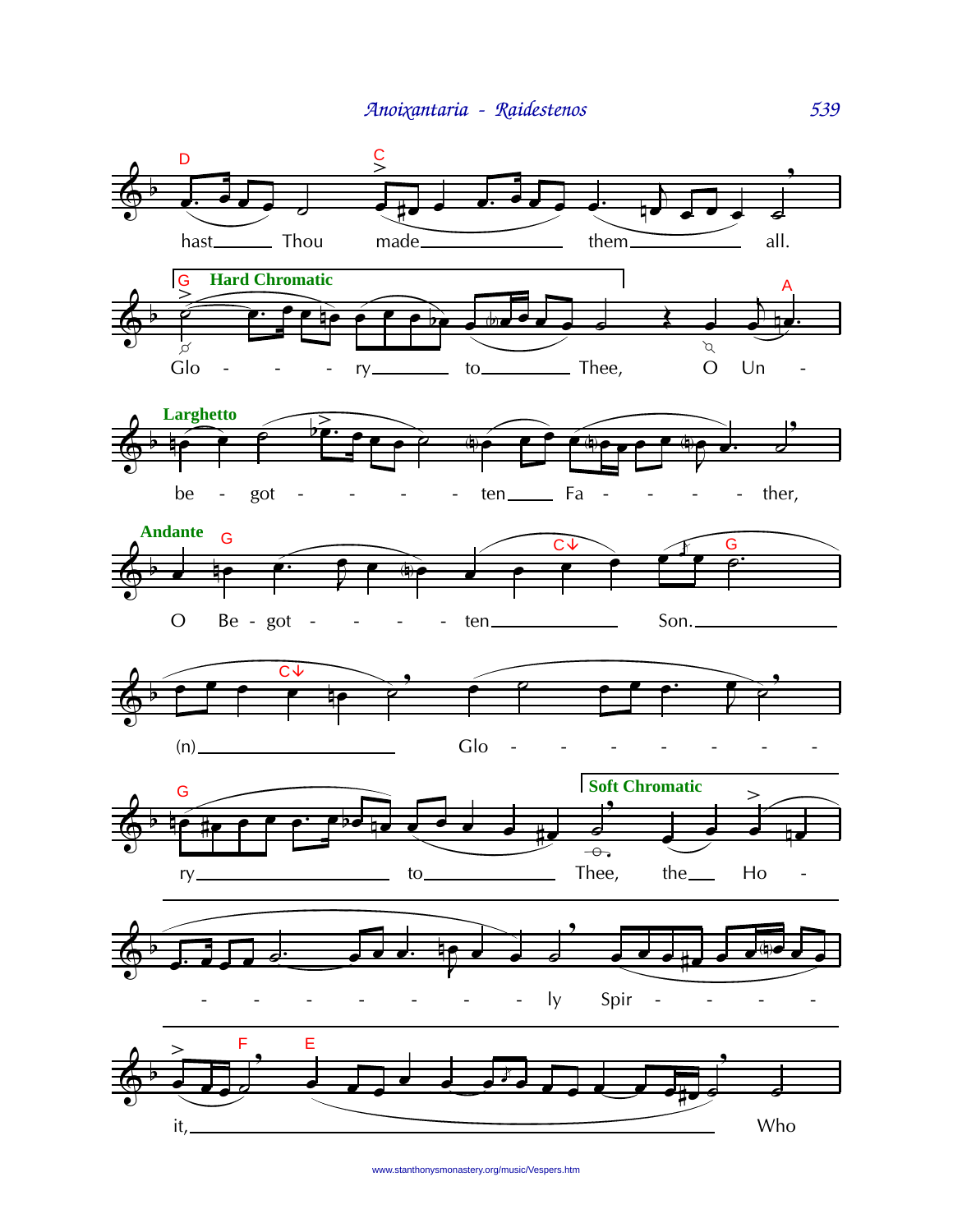

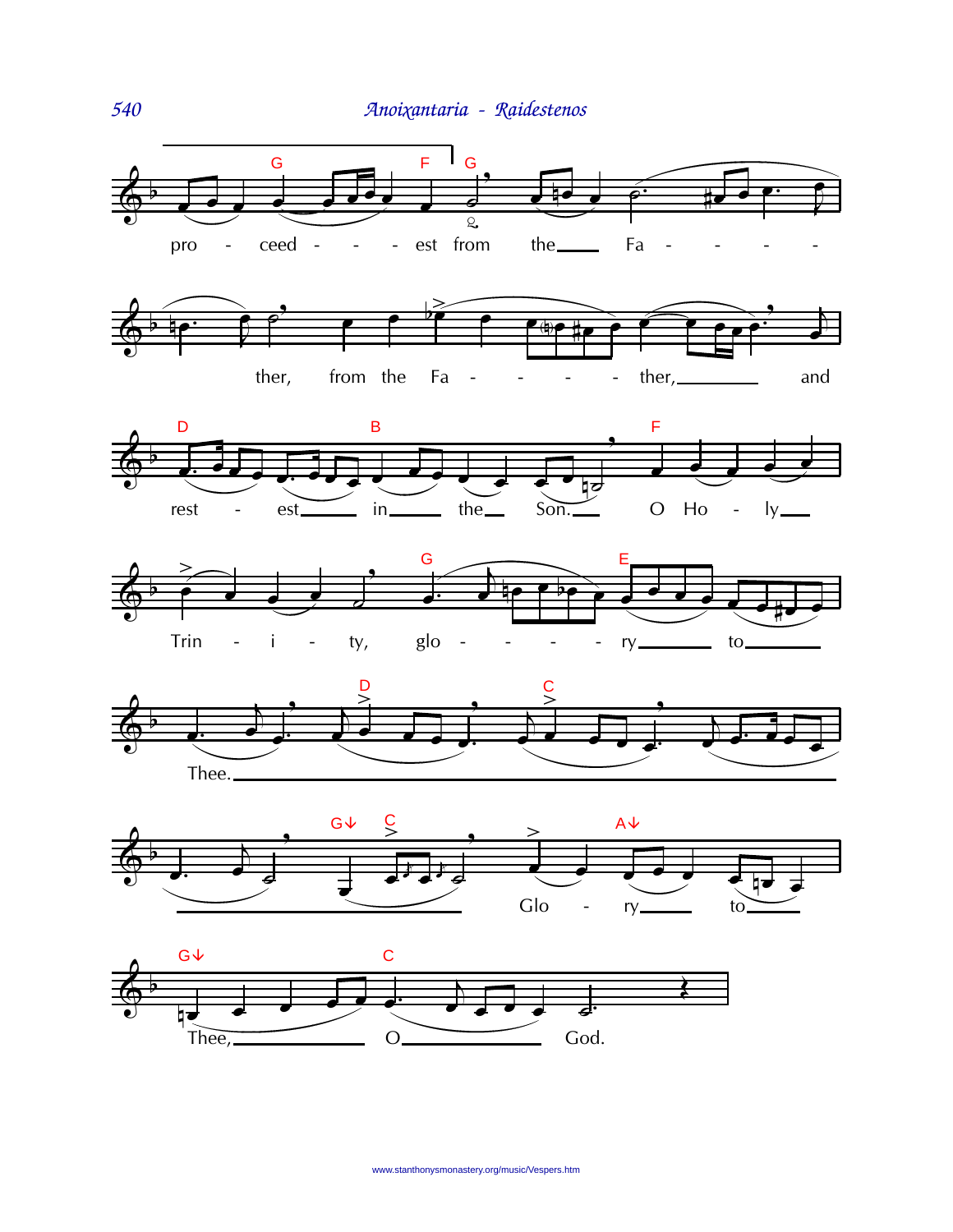```
Glory...
```
C Glo the<sub>\_\_\_\_</sub>  $\frac{10}{2}$ Fa ry  $\overline{\phantom{a}}$  $\overline{\phantom{a}}$  $\overline{\phantom{a}}$ ther $\mu$  $and$ to the\_  $Son, \_\_$  $and$  $\frac{1}{1}$  - it. the Ho -  $ly$  - Spir  $to_$ **Both now...** 

Και νύν





Δόξα Πατρί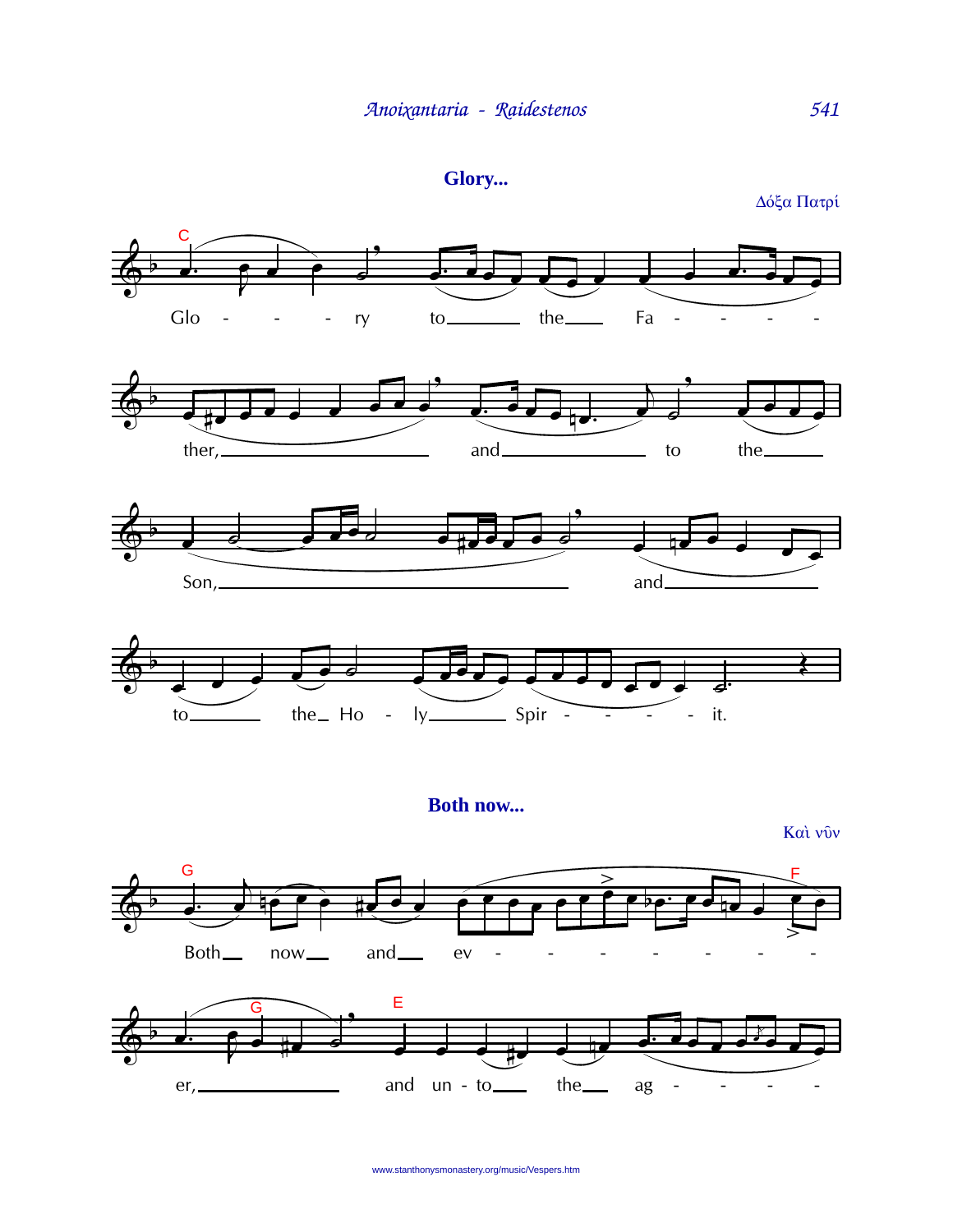

Alleluia #1 and #2

Άλληλούϊα







Alleluia #3

Άλληλούϊα